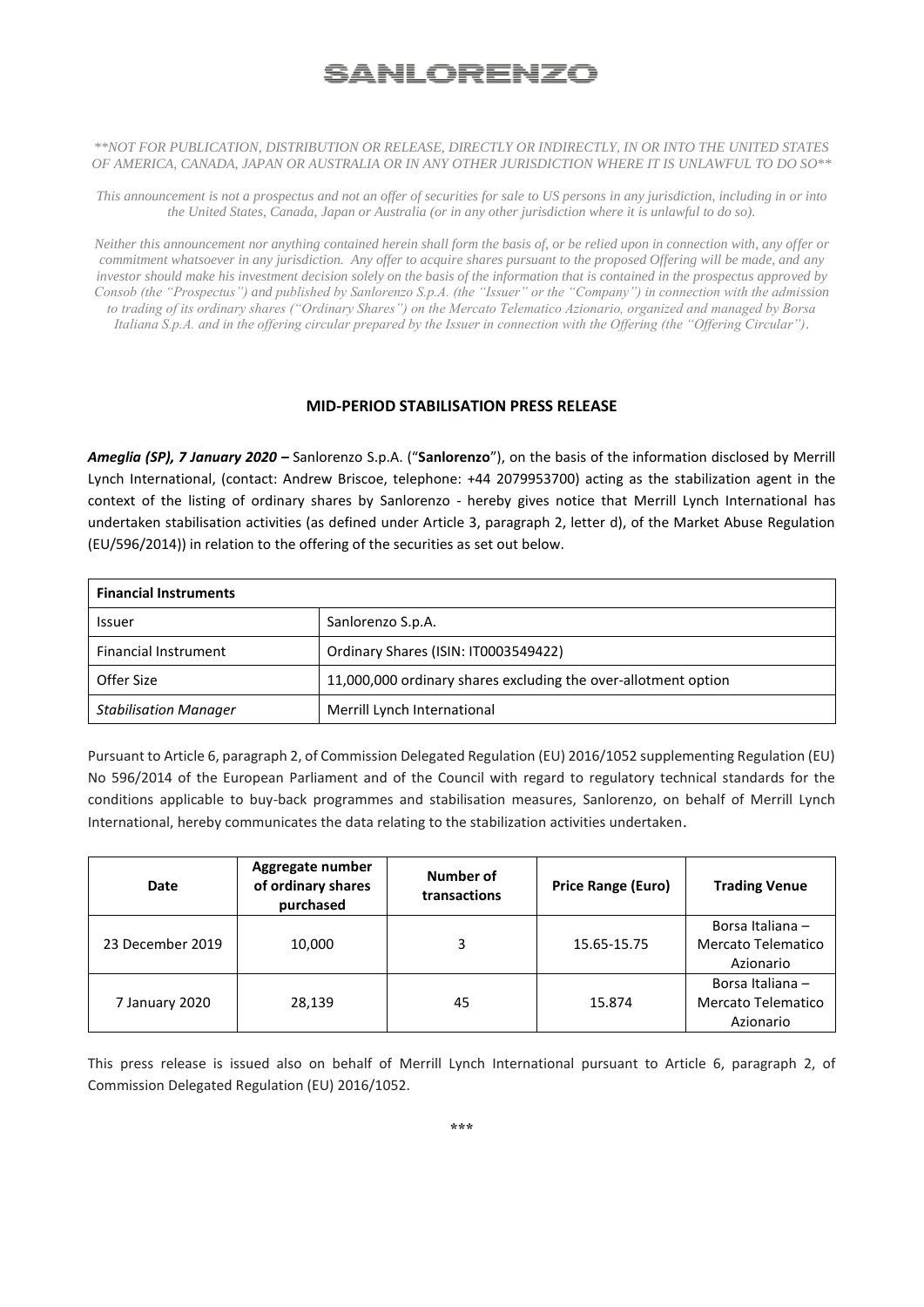Press contacts: **Weber Shandwick | Advisory** Giorgio Catalano M. 334 696 9275 Mail [gcatalano@advisorywebershandwick.it](mailto:gcatalano@advisorywebershandwick.it)  Francesca Visioni M. 342 973 7950 Mail [fvisioni@advisorywebershandwick.it](mailto:fvisioni@advisorywebershandwick.it)

The contents of this announcement, which have been prepared by the Issuer and its consolidated subsidiaries (together, the "Group") and are the sole responsibility of Issuer, is for background purposes only and does not purport to be full or complete. No reliance may be placed by any person for any purpose on the information contained in this announcement or its accuracy, fairness or completeness.

This announcement is not for publication or distribution, directly or indirectly, in or into the United States. The distribution of this announcement may be restricted by law in certain jurisdictions and persons into whose possession any document or other information referred to herein comes should inform themselves about and observe any such restriction. Any failure to comply with these restrictions may constitute a violation of the securities laws of any such jurisdiction.

This announcement does not contain or constitute an offer of, or the solicitation of an offer to buy, Ordinary Shares to any person in the United States, Australia, Canada or Japan or in any jurisdiction to whom or in which such offer or solicitation is unlawful. The Ordinary Shares referred to herein may not be offered or sold in the United States unless registered under the US Securities Act of 1933 (the "Securities Act") or offered in a transaction exempt from, or not subject to, the registration requirements of the Securities Act. The offer and sale of Ordinary Shares referred to herein has not been and will not be registered under the Securities Act or under the applicable securities laws of Australia, Canada or Japan. Subject to certain exceptions, the Ordinary Shares referred to herein may not be offered or sold in Australia, Canada or Japan or to, or for the account or benefit of, any national, resident or citizen of Australia, Canada or Japan. There will be no public offer of the Ordinary Shares in the United States, Australia, Canada or Japan or elsewhere.

In member states of the European Economic Area ("EEA") (each, a "Relevant Member State"), this announcement and any offer if made subsequently is directed only at persons who are "qualified investors" within the meaning of the Prospectus Regulation (Regulation (EU) 2017/1129) ("Qualified Investors"). In Italy this announcement is directed exclusively at Qualified Investors as such term is defined in Article 34-ter, paragraph 1, letter b), of CONSOB Regulation on Issuers No. 11971 of May 14, 1999, as subsequently amended and supplemented by Article 35, paragraph 1, letter d), of CONSOB Regulation on Intermediaries No. 20307 of February 15, 2018. In the United Kingdom this announcement is directed exclusively at Qualified Investors (i) who have professional experience in matters relating to investments falling within Article 19(5) of the Financial Services and Markets Act 2000 (Financial Promotion) Order 2005, as amended (the "Order") or (ii) who fall within Article 49(2)(A) to (D) of the Order, and (iii) to whom it may otherwise lawfully be communicated, and any investment activity to which it relates will only be engaged in with such persons and it should not be relied on by anyone other than such persons.

This announcement may include statements that are, or may be deemed to be, "forward-looking statements". These forward-looking statements may be identified by the use of forward-looking terminology, including the terms "believes", "estimates", "plans", "projects", "anticipates", "expects", "intends", "may", "will" or "should" or, in each case, their negative or other variations or comparable terminology, or by discussions of strategy, plans, objectives, goals, future events or intentions. Forward-looking statements may and often do differ materially from actual results. Any forwardlooking statements reflect the Company's current view with respect to future events and are subject to risks relating to future events and other risks, uncertainties and assumptions relating to the Group's business, results of operations, financial position, liquidity, prospects, growth or strategies. Forward-looking statements speak only as of the date they are made.

This announcement contains alternative performance indicators that are not recognized by IFRS. Different companies and analysts may calculate these non-IFRS measures differently, so making comparisons among companies on this basis should be done very carefully. These non-IFRS measures have limitations as analytical tools, are not measures of performance or financial condition under IFRS and should not be considered in isolation or construed as substitutes for operating profit or net profit as an indicator of our operations in accordance with IFRS.

Each of Issuer, Merrill Lynch International, Banca IMI S.p.A. and UniCredit Bank AG Milan Branch (the "Managers") and their respective affiliates expressly disclaims any obligation or undertaking to update, review or revise any forward looking statement contained in this announcement whether as a result of new information, future developments or otherwise.

Any purchase of Ordinary Shares in the proposed Offering should be made solely on the basis of the information contained in the final Prospectus and the Offering Circular to be issued by the Company in connection with the Offering. The information in this announcement is subject to change.

The date of admission may be influenced by things such as market conditions. There is no guarantee that admission will occur and you should not base your financial decisions on Issuer's intentions in relation to admission at this stage. Acquiring investments to which this announcement relates may expose an investor to a significant risk of losing all of the amount invested. Persons considering making such investments should consult an authorised person specialising in advising on such investments. This announcement does not constitute a recommendation concerning the Offering. The value of shares can decrease as well as increase. Potential investors should consult a professional advisor as to the suitability of the Offering for the person concerned.

The Managers are acting exclusively for Issuer and no-one else in connection with the Offering. They will not regard any other person as their respective clients in relation to the Offering and will not be responsible to anyone other than Issuer for providing the protections afforded to their respective clients, nor for providing advice in relation to the Offering, the contents of this announcement or any transaction, arrangement or other matter referred to herein.